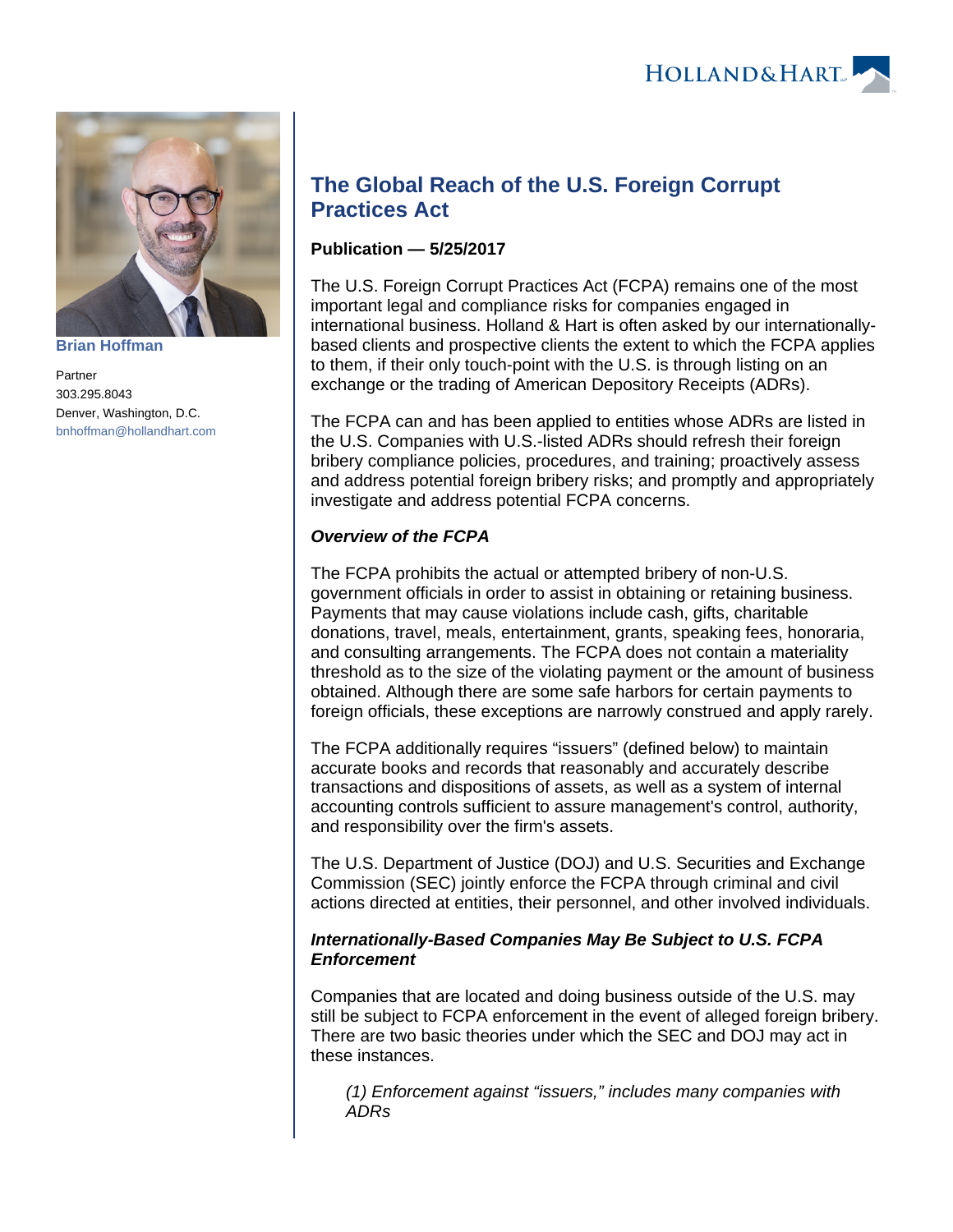

All provisions of the FCPA apply to "issuers." Companies are "issuers" if they are listed on a U.S. exchange or if they make periodic filings with the SEC.

Foreign companies directly listed on U.S. exchanges are "issuers" subject to the FCPA. For example, in early 2016, Amsterdam-based VimpleCom Ltd. – one of the world's largest telecom companies listed on the NASDAQ, and previously on the NYSE – and its wholly-owned Uzbek subsidiary settled FCPA allegations levied by the SEC, DOJ, and Dutch authorities. The government alleged that the company paid \$114 million in bribes to Uzbek officials, in part through payments to a shell company owned by a Uzbek foreign official, to obtain business that generated more than \$2.5 billion in revenue.

Hailed as a "landmark FCPA resolution," VimpleCom's total sanctions paid to U.S. authorities makes this one of the largest FCPA enforcement actions ever. The company agreed to pay a \$230.1 million criminal penalty to the DOJ, disgorgement and prejudgment interest totaling \$167.5 million to the SEC, and another \$397.5 million to Dutch authorities. The company also agreed to engage an independent FCPA compliance monitor for at least three years.

Foreign companies also may be deemed "issuers" when their ADRs are sponsored (that is, they involve the foreign company's involvement with a U.S. bank that issues the ADRs, and the company must file with the SEC) and they are listed on a U.S. exchange. (For simplicity, in this article we use the terms ADRs and American Depository Shares (ADSs) interchangeably.)

The SEC and DOJ have enforced the FCPA numerous times against companies with listed ADRs. Indeed, the largest-ever global foreign bribery resolution – a combined total of at least \$3.5 billion – involved Braskem S.A., a Brazilian petrochemical company with ADRs listed on the NYSE. Announced in December 2016, the DOJ, SEC, Brazilian, and Swiss authorities alleged that Braskem, through intermediaries and off-book accounts managed by Odebrecht (a privately-held engineering company based in Brazil, which also settled with authorities), paid bribes of at least \$250 million to a Brazilian government official at a state-controlled petroleum company, as well as to Brazilian legislators and political party officials. Braskem agreed to retain an independent compliance monitor for at least three years and to pay a total of \$957 million in criminal and regulatory penalties to U.S., Brazilian, and Swiss authorities. The total of criminal penalties imposed against Odebrecht ranged from \$2.6 billion to \$4.5 billion.

Many other of the largest FCPA enforcement actions by the SEC and/or DOJ likewise have involved internationally-based companies with U.S. listed ADRs: Siemens Aktiengesellschaft (a German company with ADSs listed on the NYSE); Teva Pharmaceutical Industries, Ltd. (an Israeli company with ADRs listed on the NASDAQ and then the NYSE); Total SA (a French company with ADSs listed on the NYSE); Alcatel-Lucent, S.A. (a French company with ADRs listed on the NYSE); ABB, Ltd. (a Swiss company with ADSs listed on the NYSE); and Statoil, ASA (a Norwegian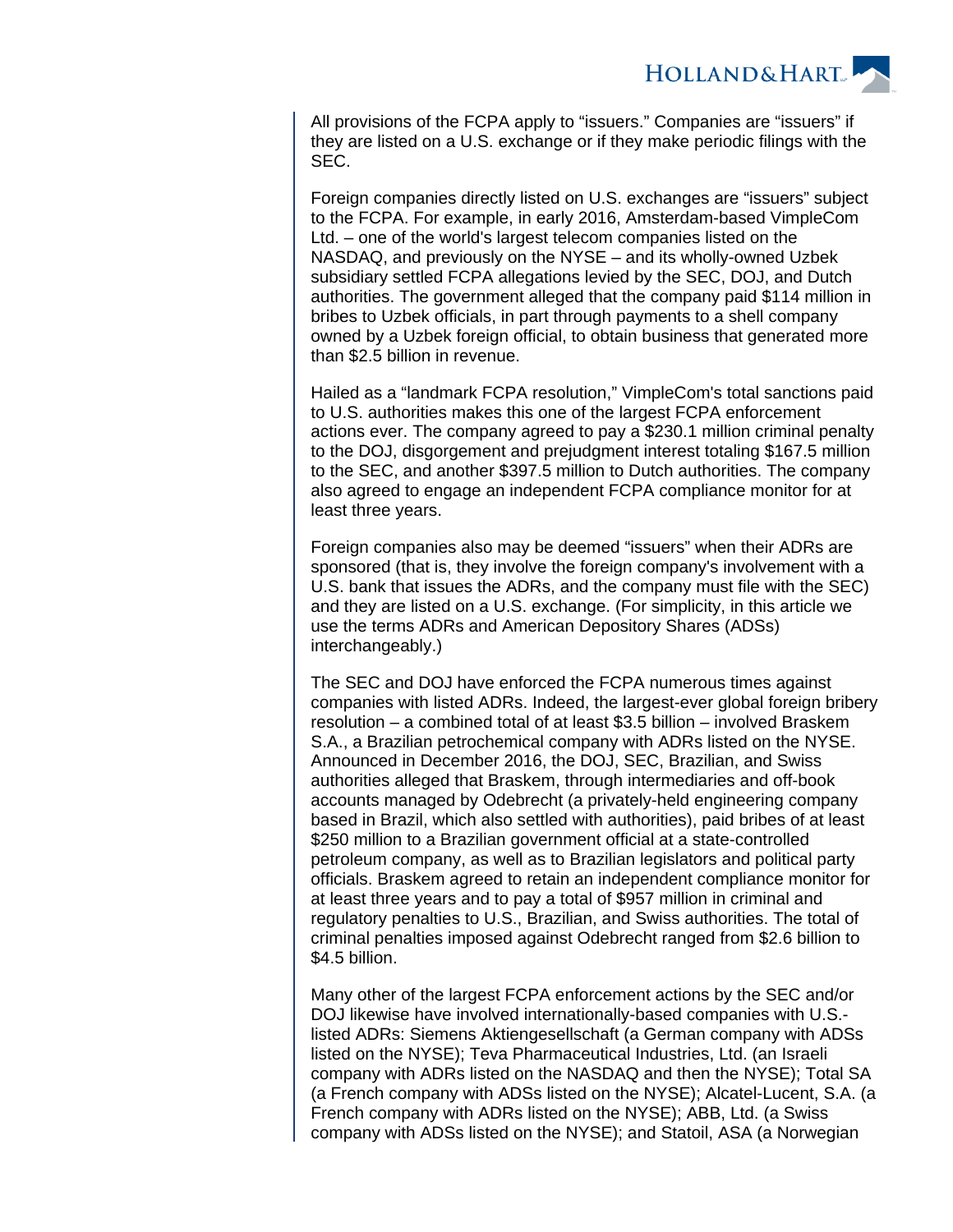

company with ADSs listed on the NYSE).

And the DOJ and SEC show no signs of slowing FCPA enforcement in matters involving listed ADRs. As recent as January 2017, the DOJ and SEC charged Sociedad Quimica y Minera de Chile, S.A. (SQM), a Chilean mining and chemical company with ADSs listed on the NYSE, alleging that SQM made over \$14 million of improper payments to Chilean politicians, political candidates, and others connected to them by paying individuals and entities that falsely posed as legitimate third-party vendors.

Companies with sponsored ADRs that are not listed on an exchange but trade on the over-the-counter (OTC) markets (called Level I ADRs) likewise could be forced to defend claims alleging violations of the U.S. securities laws, including the FCPA. For example, a federal district court recently declined to dismiss securities fraud claims filed against Volkswagen, because its Level I ADRs entailed significant enough U.S. involvement to establish jurisdiction over the company.

## (2) Enforcement based on conduct occurring in or directed at the U.S.

Not surprisingly, the SEC and DOJ also will not hesitate to enforce the FCPA against domestic concerns – U.S.-based subsidiaries, affiliates, and personnel somehow involved in alleged wrongdoing. And the SEC and DOJ may also take action against foreign entities and individuals if acts in furtherance of the alleged bribe occurred within the U.S. The government may assert these types of jurisdiction in FCPA matters irrespective of a company's ADRs. Every case differs, of course, so foreign nationals faced with SEC or DOJ inquiries about potential FCPA concerns should carefully explore their particular facts and circumstances with their legal counsel to fully assess potential defenses, including jurisdictional defenses.

Indeed, U.S. authorities may reach here. For example, the SEC and DOJ procured a \$365 million settlement from a Dutch company and its former parent, an Italian company, despite their limited contacts with the U.S. The DOJ and SEC appears to have primarily asserted jurisdiction over the companies because they were involved in a joint venture – with a French company (with ADSs listed on the NYSE) and a Texas company – that allegedly paid bribes to Nigerian officials to obtain energy contracts.

## **International Cooperation in Foreign Bribery Enforcement Flourishes**

International entities may also face parallel anti-bribery enforcement by foreign governments, as apparent in the VimpleCom and Braskem/Odebrecht matters discussed above. The DOJ and SEC have often touted their international cooperation efforts. A senior DOJ official, for example, recently stated that companies should assume information disclosed to the DOJ will be shared with foreign regulators. And senior SEC officials have stated that international collaboration, cooperation, and assistance is critical to the agency's success in FCPA matters. Companies thus may want to assume that the local authorities are, or soon will be, involved in most foreign bribery matters.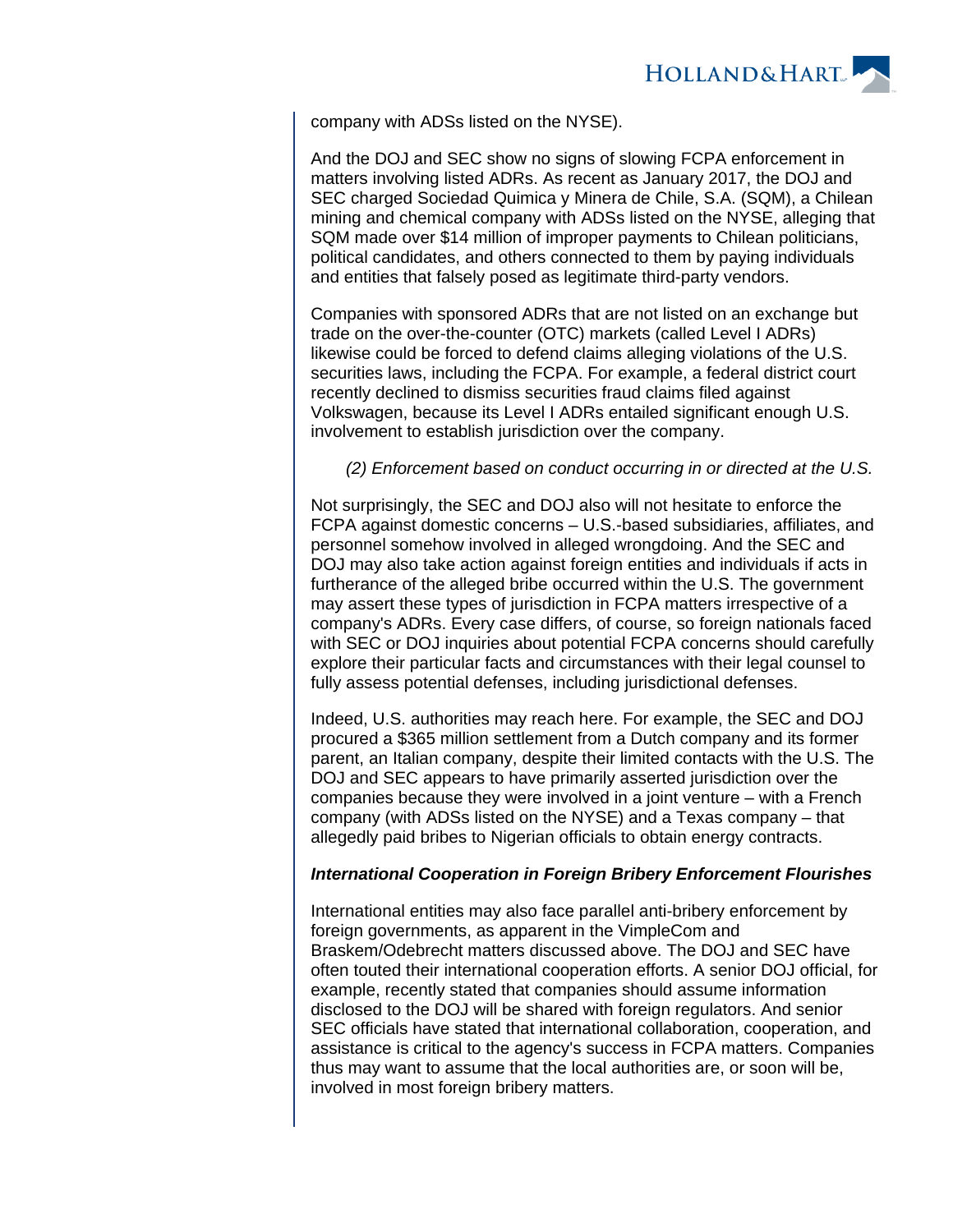

#### **Whistleblower Program Increases Potential for FCPA Investigations**

The SEC heavily incentivizes insiders and others with knowledge of potential wrongdoing to proactively provide that information to the SEC early. Under the SEC's whistleblower program, individuals who provide information that leads to a successful enforcement action involving sanctions of more than \$1 million may receive an award of 10 percent to 30 percent of the amount collected by the SEC.

The SEC receives hundreds of FCPA-related tips every year, including myriad tips from individuals living in foreign countries. Indeed, one the SEC's largest whistleblower rewards – over \$30 million – was awarded to an individual living abroad.

Moreover, the SEC has vigorously protected individuals' ability to access the whistleblower program. In one recent matter against a foreign-based company with U.S.-listed ADRs, for example, the SEC also charged the company with violating a rule that prohibits companies from impeding whistleblower reports. The SEC alleged that the company's separation agreements contained a clause penalizing former employees from violating non-disclosure provisions, which the SEC alleged impeded its FCPA investigation.

The SEC's former Chair stated that the whistleblower awards have "created a powerful incentive for companies to self-report wrongdoing to the SEC—companies now know that if they do not, we may hear about the conduct from someone else." As a practical matter, the announcements provide important reminders that companies should appropriately and promptly address reports of potential wrongdoing, typically by engaging independent counsel to thoroughly investigate the issues.

#### **Cooperation May Yield Benefits**

The DOJ and SEC have long provided credit to entities that cooperate with the agencies during investigations. And it is not unusual for companies, upon learning of potential issues, to promptly investigate and self-report the investigatory results to the government, in the hopes of securing a more beneficial outcome.

In April 2016, the DOJ announced a new FCPA Pilot Program, which "is designed to motivate companies to voluntarily self-disclose FCPA-related misconduct, fully cooperate with the Fraud Section, and, where appropriate, remediate flaws in their controls and compliance programs." Under the program, a company may receive up to a 50% reduction off the bottom of the range recommended under the sentencing guidelines, or even a full declination to prosecute, if the company: (a) voluntarily selfreports; (b) fully cooperates with the DOJ's investigation; (c) remediates as appropriate; and (d) disgorges ill-gotten gains. Companies that cooperate and remediate without voluntary self-reporting may be eligible for reduced benefits. In March 2017, the DOJ announced extension of the program as it continues to evaluate its effectiveness.

The DOJ and SEC expect much from companies who seek to cooperate.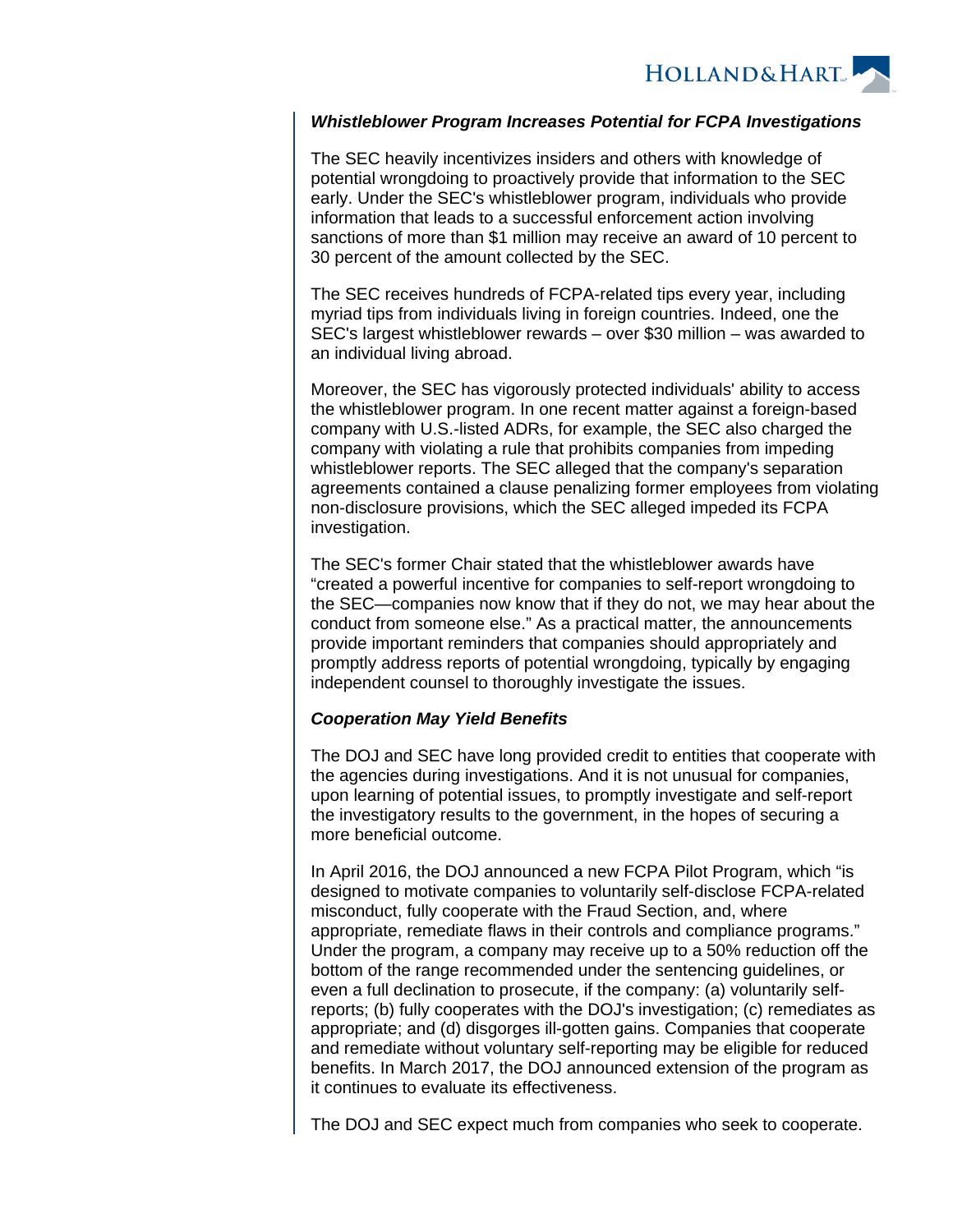

On September 9, 2015, then-Deputy Attorney General Sally Q. Yates issued a memorandum stating that, going forward the DOJ intends to scrutinize individuals, not just companies, involved in potential wrongdoing. The Yates Memo explained that "[b]oth criminal and civil attorneys should focus on individual wrongdoing from the very beginning of any investigation of corporate misconduct." The DOJ said that, "in order to qualify for any cooperation credit, corporations must provide to the Department all relevant facts relating to the individuals responsible for the misconduct." The SEC has been in lockstep, with multiple senior officials publicly emphasizing the agency's similar focus on individual culpability.

#### **Proactively Minimize FCPA Enforcement Risks**

Every FCPA case entails its own factual circumstances, but they generally lead to the same important lessons:

- 1. **The FCPA Should Not Be Ignored.** Foreign-based companies can gain many advantages through access to the U.S. capital markets by listed ADRs or direct listing on an exchange. As discussed in this article, though, these companies cannot ignore the FCPA. And even unlisted foreign companies with business dealings that touch the U.S. might be open to FCPA enforcement.
- 2. **Assess Potentially-Risky Practices.** Certain business practices, such as using local third party agents and doing business in certain regions, may lead to increased FCPA risks. Companies should take a global view, assessing their subsidiaries' and joint ventures' practices as well as headquarters. For example, the SEC recently charged a Belgian beer company, with ADRs listed on the NYSE, because its wholly-owned subsidiary in India allegedly reimbursed a distributor (a joint venture that the beer company partly owned) for bribes that the distributors' agents paid to Indian government officials to obtain beer orders and to increase brewery hours. Companies should proactively identify, or engage outside counsel experienced with the FCPA to identify, their potential FCPA risks so that the matters can be appropriately addressed.
- 3. **Proactive Compliance Measures Help.** Rigorous due diligence, policies, training, and controls focused on containing FCPA risks provide critical safeguards that may help avoid or minimize a potential FCPA enforcement issue. And in the event issues arise, up-front compliance efforts may help reduce potential sanctions. Indeed, regulators have high expectations in this regard, and they have not hesitated to charge companies that implemented ineffectual efforts.
- 4. **Appropriately Investigate and Address Potential Red Flags.** Self-discovery of potential red flags, promptly followed by appropriate investigation and remediation, may yield benefits with the SEC and DOJ, not to mention the benefits to the company and shareholders. Given the proliferation of potential FCPA risks, companies are well advised to engage counsel to conduct an efficient, cost-effective, and reliable investigation of potential